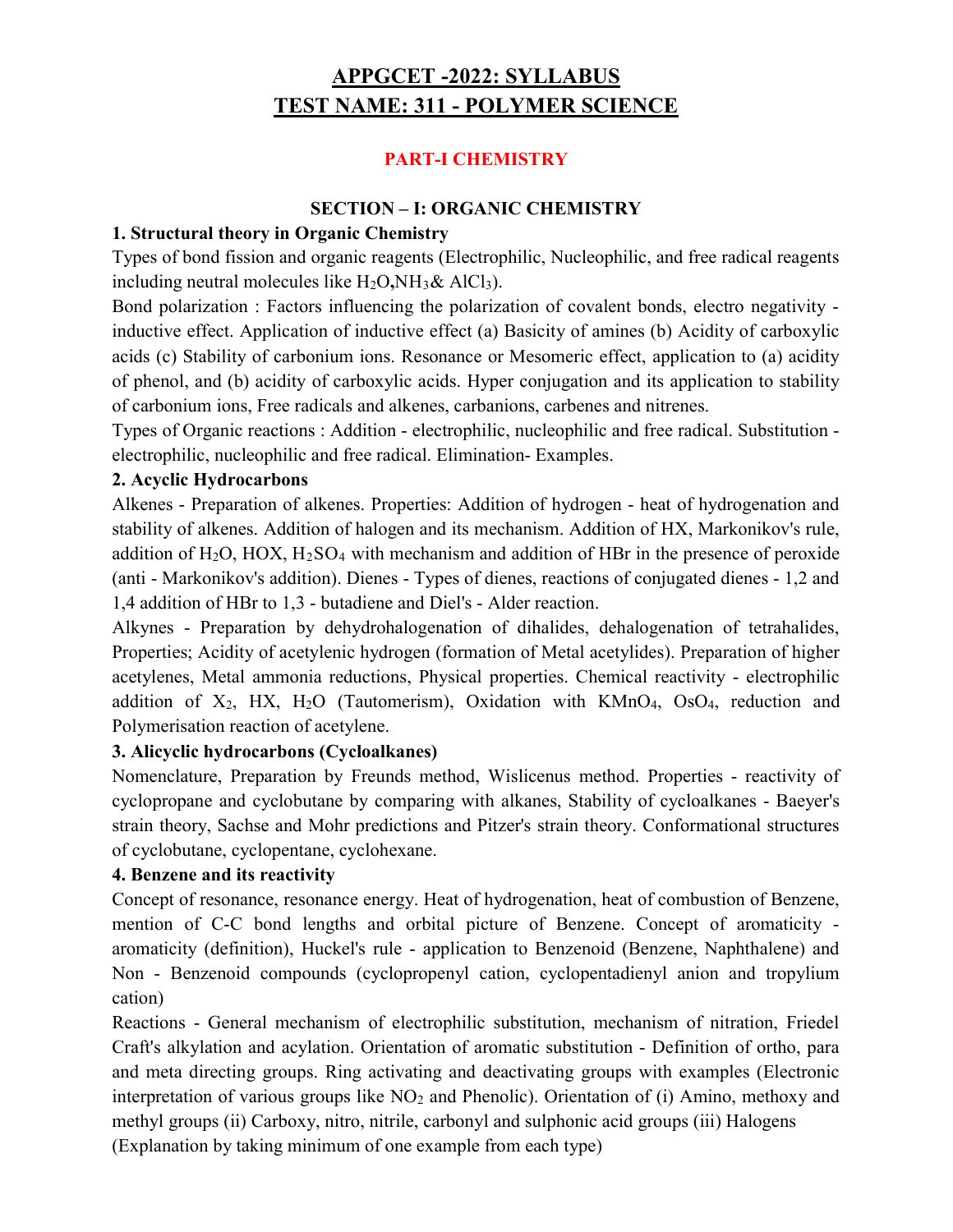# 5. Halogen compounds

Nomenclature and classification of alkyl (into primary, secondary, tertiary), aryl, aryl alkyl, allyl, vinyl, benzyl halides.

Nucleophilic aliphatic substitution reaction- classification into  $SN<sup>1</sup>$  and  $SN<sup>2</sup>$  – reaction mechanism with examples – Ethyl chloride, t-butyl chloride and optically active alkyl halide 2 bromobutane.

# 6. Hydroxy compounds

Nomenclature and classification of hydroxy compounds.

Alcohols: Preparation with hydroboration reaction, Grignard synthesis of alcohols. Phenols: Preparation i) from diazonium salt, ii) from aryl sulphonates, iii) from cumene. Physical properties- Hydrogen bonding (intermolecular and intramolecular). Effect of hydrogen bonding on boiling point and solubility in water.

Identification of alcohols by oxidation with KMnO4, Ceric ammonium nitrate, Luca's reagent and phenols by reaction with FeCl3.

Chemical properties:

a) Dehydration of alcohols.

- b) Oxidation of alcohols by CrO3, KMnO4.
- c) Special reaction of phenols: Bromination, Kolbe-Schmidt reaction, Riemer-Tiemann reaction, Fries rearrangement, azocoupling, Pinacol-Pinacolone rearrangement.

# 7. Carbonyl compounds

Nomenclature of aliphatic and aromatic carbonyl compounds, structure of the carbonyl group. Synthesis of aldehydes from acid chlorides, synthesis of aldehydes and ketones using 1,3 dithianes, synthesis of ketones from nitriles and from carboxylic acids. Physical properties: Reactivity of carbonyl group in aldehydes and ketones.

Nucleophilic addition reaction with a) NaHSO<sub>3</sub>, b) HCN, c) RMgX, d) NH<sub>2</sub>OH, e)PhNHNH<sub>2</sub>, f) 2,4 DNPH, g) Alcohols-formation of hemiacetal and acetal. Base catalysed reactions: a) Aldol, b) Cannizzaro's reaction, c) Perkin reaction, d) Benzoin condensation, e) Haloform reaction, f) Knoevenagel reaction. Oxidation of aldehydes- Baeyer-Villiger oxidation of ketones.Reduction: Clemmensen reduction, Wolf-Kishner reduction, MPV reduction, reduction with LiAlH4 and NaBH4. Analysis of aldehydes and ketones with a) 2,4-DNPH test, b) Tollen's test, c) Fehling test, d) Schiff's test  $\qquad$  e) Haloform test (with equation)

# 8. Carboxylic acids and derivatives

Nomenclature, classification and structure of carboxylic acids. Methods of preparation by a) Hydrolysis of nitriles, amides b) Hydrolysis of esters by acids and bases with mechanism c) Carbonation of Grignard reagents. Special methods of preparation of aromatic acids by a) Oxidation of side chain. b) Hydrolysis by benzotrichlorides. c) Kolbe reaction. Physical properties: Hydrogen bonding, dimeric association, acidity- strength of acids with examples of trimethyl acetic acid and trichloroacetic acid. Relative differences in the acidities of aromatic and aliphatic acids. Chemical properties: Reactions involving H, OH and COOH groups- salt formation, anhydride formation, acid chloride formation, amide formation and esterification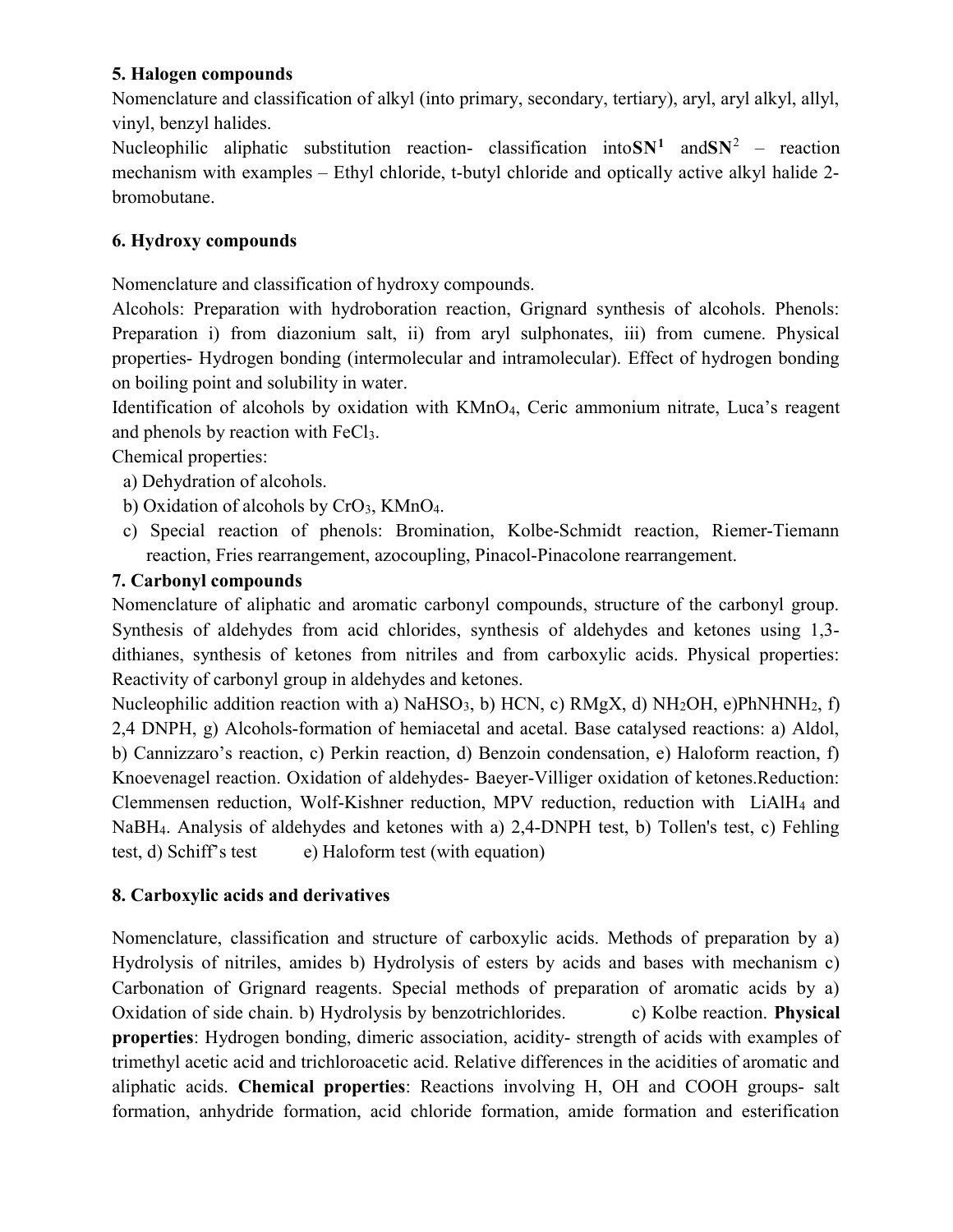(mechanism). Degradation of carboxylic acids by Huns-Diecker reaction, decarboxylation by Schimdt reaction, Arndt-Eistert synthesis, halogenation by Hell- Volhard- Zelinsky reaction.

# 9. Active methylene compounds

(i) Acetoacetic ester: keto-enol tautomerism, preparation by Claisen condensation, Acid hydrolysis and ketonic hydrolysis. Preparation of a) monocarboxylic acids. b) Dicarboxylic acids. c) Reaction with urea

(ii) Malonic ester: preparation from acetic acid. Synthetic applications: Preparation of a) monocarboxylic acids (propionic acid and n-butyric acid). b) Dicarboxylic acids (succinic acid and adipic acid) c) α,β-unsaturated carboxylic acids (crotonic acid).

# d) Reaction with urea.

# 10. Nitro hydrocarbons:

Nomenclature and classification-nitro hydrocarbons, structure -Tautomerism of nitroalkanes leading to aci and keto form, Preparation of Nitroalkanes, reactivity -halogenation, reaction with HONO (Nitrous acid),Nef reaction and Mannich reaction leading to Micheal addition and reduction.

# 11. Nitrogen compounds :

Amines (Aliphatic and Aromatic): Nomenclature, Classification into 1°, 2°, 3° Amines and Quarternary ammonium compounds. Preparative methods –

1. Ammonolysis of alkyl halides 2. Gabriel synthesis 3. Hoffman's bromamide reaction (mechanism).

Reduction of Amides and Schmidt reaction. Physical properties and basic character - Comparative basic strength of Ammonia, methyl amine, dimethyl amine, trimethyl amine and aniline - comparative basic strength of aniline, N-methylaniline and N,N-dimethyl aniline (in aqueous and non-aqueous medium), steric effects and substituent effects. Chemical properties: a) Alkylation b) Acylation c) Carbylamine reaction d) Hinsberg separation e) Reaction with Nitrous acid of 1°, 2°, 3° (Aliphatic and aromatic amines). Electrophillic substitution of Aromatic amines – Bromination and Nitration. Oxidation of aryl and Tertiary amines, Diazotization.

# 12. Heterocyclic Compounds

Introduction and definition: Simple five membered ring compounds with one hetero atom Ex. Furan. Thiophene and pyrrole - Aromatic character – Preparation from 1,4,- dicarbonyl compounds, Paul-Knorr synthesis.

Properties : Acidic character of pyrrole - electrophillic substitution at 2 or 5 position, Halogenation, Nitration and Sulphonation under mild conditions - Diels Alder reaction in furan.

Pyridine – Structure - Basicity - Aromaticity - Comparison with pyrrole - one method of preparation and properties - Reactivity towards Nucleophilic substitution reaction.

# 13. Carbohydrates

Monosaccharides: (+) Glucose (aldo hexose) - Evidence for cyclic structure of glucose (some negative aldehydes tests and mutarotation) - Proof for the ring size (methylation, hydrolysis and oxidation reactions) - Pyranose structure (Haworth formula and chair conformational formula).

(-) Fructose (ketohexose) - Evidence of 2 - ketohexose structure (formation of pentaacetate, formation of cyanohydrin its hydrolysis and reduction by HI). Cyclic structure for fructose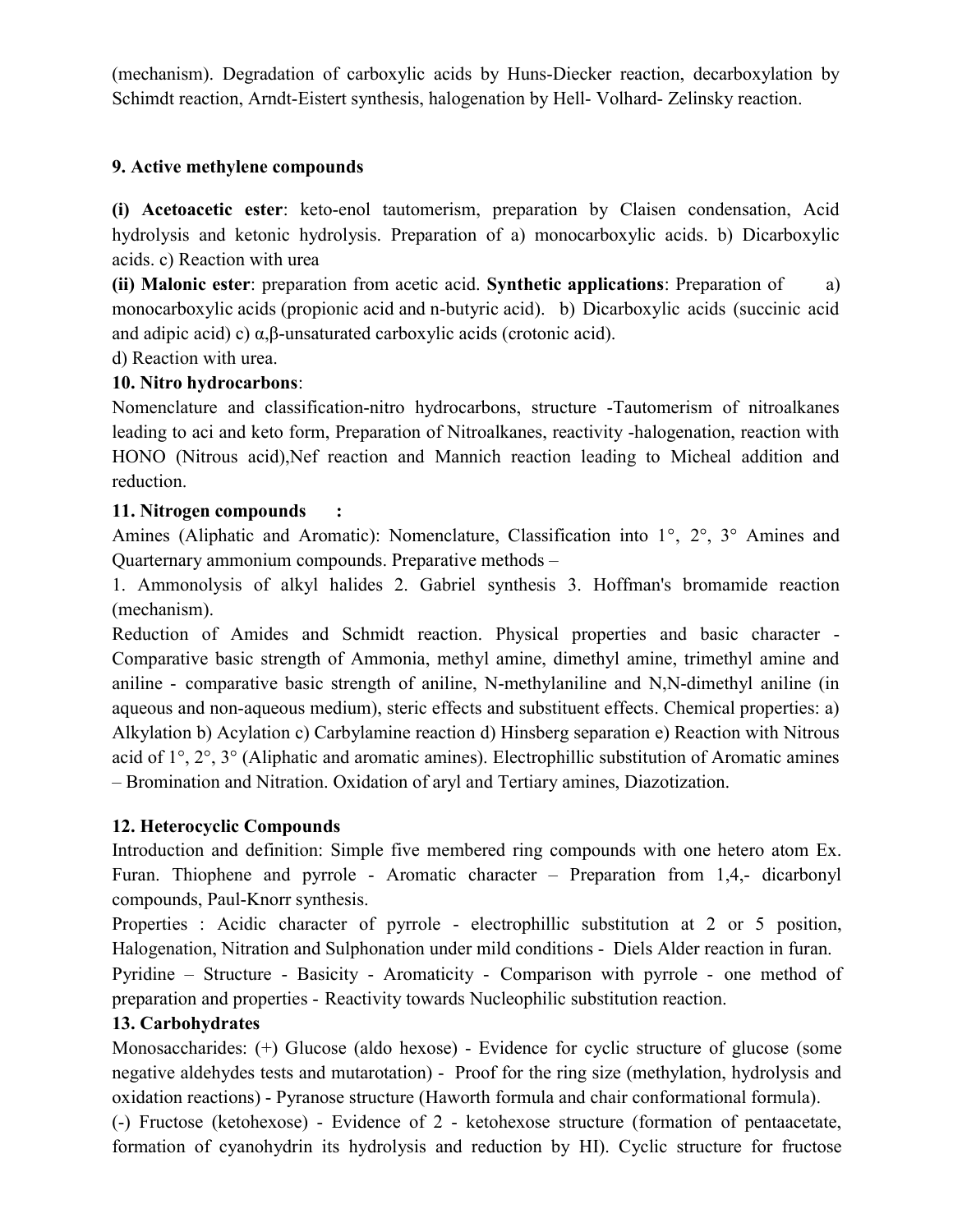(Furanose structure and Haworth formula) - osazone formation from glucose and fructose – Definition of anomers with examples.

Interconversion of Monosaccharides: Aldopentose to Aldohexose (Arabinose to

D- Glucose, D-Mannose) (Kiliani - Fischer method). Epimers, Epimerisation - Lobry de bruyn van Ekenstein rearrangement. Aldohexose to Aldopentose (D-Glucose to

D- Arabinose) by Ruff degradation. Aldohexose to Ketohexose

[(+) Glucose to (-) Fructose] and Ketohexose to Aldohexose (Fructose to Glucose)

# 14. Amino acids and proteins

Introduction: Definition of Amino acids, classification of Amino acids into alpha, beta, and amma amino acids. Natural and essential amino acids - definition and examples, classification of alpha amino acids into acidic, basic and neutral amino acids with examples. Methods of synthesis: General methods of synthesis of alpha amino acids (specific examples - Glycine, Alanine, valine and leucine) by following methods: a) from halogenated carboxylic acid b) Malonic ester synthesis c) strecker's synthesis.

Physical properties: Zwitter ion structure - salt like character - solubility, melting points, amphoteric character, definition of isoelectric point.

Chemical properties: General reactions due to amino and carboxyl groups - lactams from gamma and delta amino acids by heating peptide bond (amide linkage). Structure and nomenclature of peptides and proteins.

# SECTION - II: INORGANIC CHEMISTRY

# 1. p-block elements –I & II

Group-13: Synthesis and structure of diborane and higher boranes  $(B_4H_{10}$  and  $B_5H_9)$ , boronnitrogen compounds  $(B_3N_3H_6$  and BN).

Group - 14: Preparation and applications of silanes and silicones.

Group - 15: Preparation and reactions of hydrazine, hydroxylamine.

Group - 16: Classifications of oxides based on (i) Chemical behaviour and (ii) Oxygen content.

Group-17: Inter halogen compounds and pseudo halogens.

# 2. Organometallic Chemistry

Definition - classification of Organometallic compounds - nomenclature, preparation, properties and applications of alkyls of Li and Mg.

# 3. Chemistry of d-block elements:

Characteristics of d-block elements with special reference to electronic configuration, variable valence, magnetic properties, catalytic properties and ability to form complexes. Stability of various oxidation states

# 4. Theories of bonding in metals:

Metallic properties and its limitations, Valence bond theory, Free electron theory, Explanation of thermal and electrical conductivity of metals, limitations, Band theory, formation of bands, explanation of conductors, semiconductors and insulators.

# 5. Metal carbonyls :

 EAN rule, classification of metal carbonyls, structures and shapes of metal carbonyls of V, Cr, Mn, Fe, Co and Ni.

# 6. Chemistry of f-block elements:

Chemistry of lanthanides - electronic structure, oxidation states, lanthanide contraction, consequences of lanthanide contraction, magnetic properties. Chemistry of actinides - electronic configuration, oxidation states, actinide contraction, comparison of lanthanides and actinides.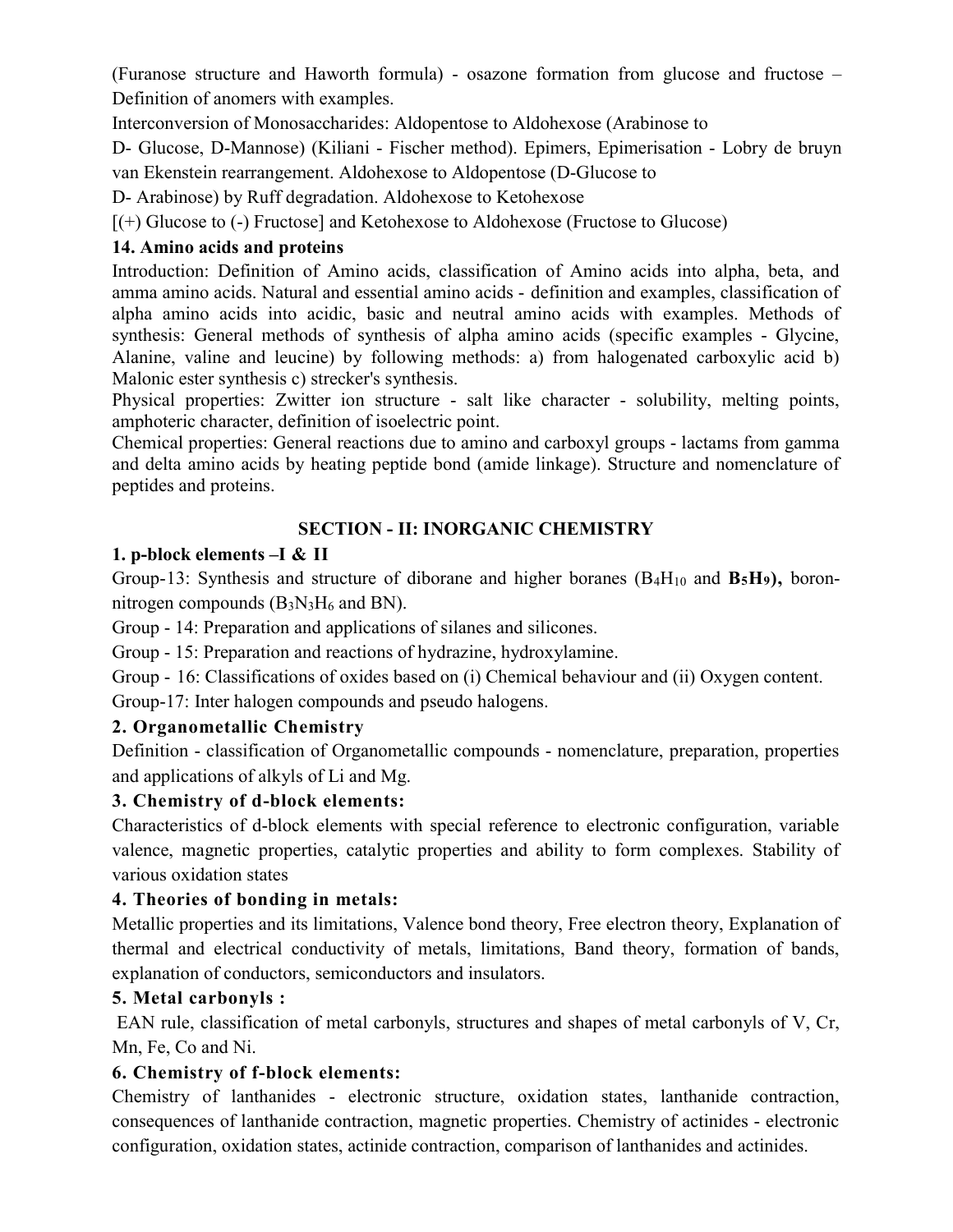# 7. Coordination Chemistry:

IUPAC nomenclature - bonding theories - Review of Werner's theory and Sidgwick's concept of coordination - Valence bond theory - geometries of coordination numbers 4-tetrahedral and square planar and 6-octahedral and its limitations, crystal filed theory - splitting of d-orbitals in octahedral, tetrahedral and square-planar complexes - low spin and high spin complexes - factors affecting crystal-field splitting energy, merits and demerits of crystal-field theory. Isomerism in coordination compounds - structural isomerism and stereo isomerism, stereochemistry of complexes with 4 and 6 coordination numbers.

# 8. Spectral and magnetic properties of metal complexes:

Types of magnetic behavior, spin-only formula, calculation of magnetic moments, experimental determination of magnetic susceptibility-Gouymethod.

# 9. Stability of metal complexes:

Thermodynamic stability and kinetic stability, factors affecting the stability of metal complexes, chelate effect, determination of composition of complex by Job's method and mole ratio method.

# 10. Reactivity of metal complexes:

Labile and inert complexes, ligand substitution reactions -  $SN<sup>1</sup>$  and  $SN<sup>2</sup>$ , substitution reactions of square planar complexes - Trans effect and applications of trans effect.

# 11. Bioinorganic chemistry:

Essential elements, biological significance of Na, K, Mg, Ca, Fe, Co, Ni, Cu, Zn and Cl. Metalloporphyrins – Structure and functions of hemoglobin, Myoglobin and Chlorophyll.

# SECTION – III: PHYSICAL CHEMISTRY

# 1. Solidstate

Symmetry in crystals. Law of constancy of interfacial angles. The law of rationality of indices. The law of symmetry. Definition of lattice point, space lattice, unit cell. Bravis lattices and crystal systems. X-ray diffraction and crystal structure. Bragg's law. Defects in crystals. Stoichiometric and non-stoichiometric defects.

# 2. Gaseous state

Compression factors, deviation of real gases from ideal behavior. Vander Waal's equation of state. P-V Isotherms of real gases, Andrew's isotherms of carbon dioxide, continuity of state. Critical phenomena. The vander Waal's equation and the critical state. Law of corresponding states.Relationship between critical constants and vander Waal's constants. Joule Thomson effect.

# 3. Liquid state

Structural differences between solids, liquids and gases. Liquid crystals, the mesomorphic state. Classification of liquid crystals into Smectic and Nematic. Differences between liquid crystal and solid/liquid. Application of liquid crystals as LCD devices.

#### 4. Solutions

Liquid-liquid - ideal solutions, Raoult's law. Ideally dilute solutions, Henry's law. Non-ideal solutions. Vapour pressure - composition and vapour pressure- temperature curves. Azeotropes-HCl-H2O, ethanol-water systems and fractional distillation. Partially miscible liquids-phenolwater, trimethylamine-water, nicotine-water systems. Effect of impurity on consulate temperature. Immiscible liquids and steam distillation.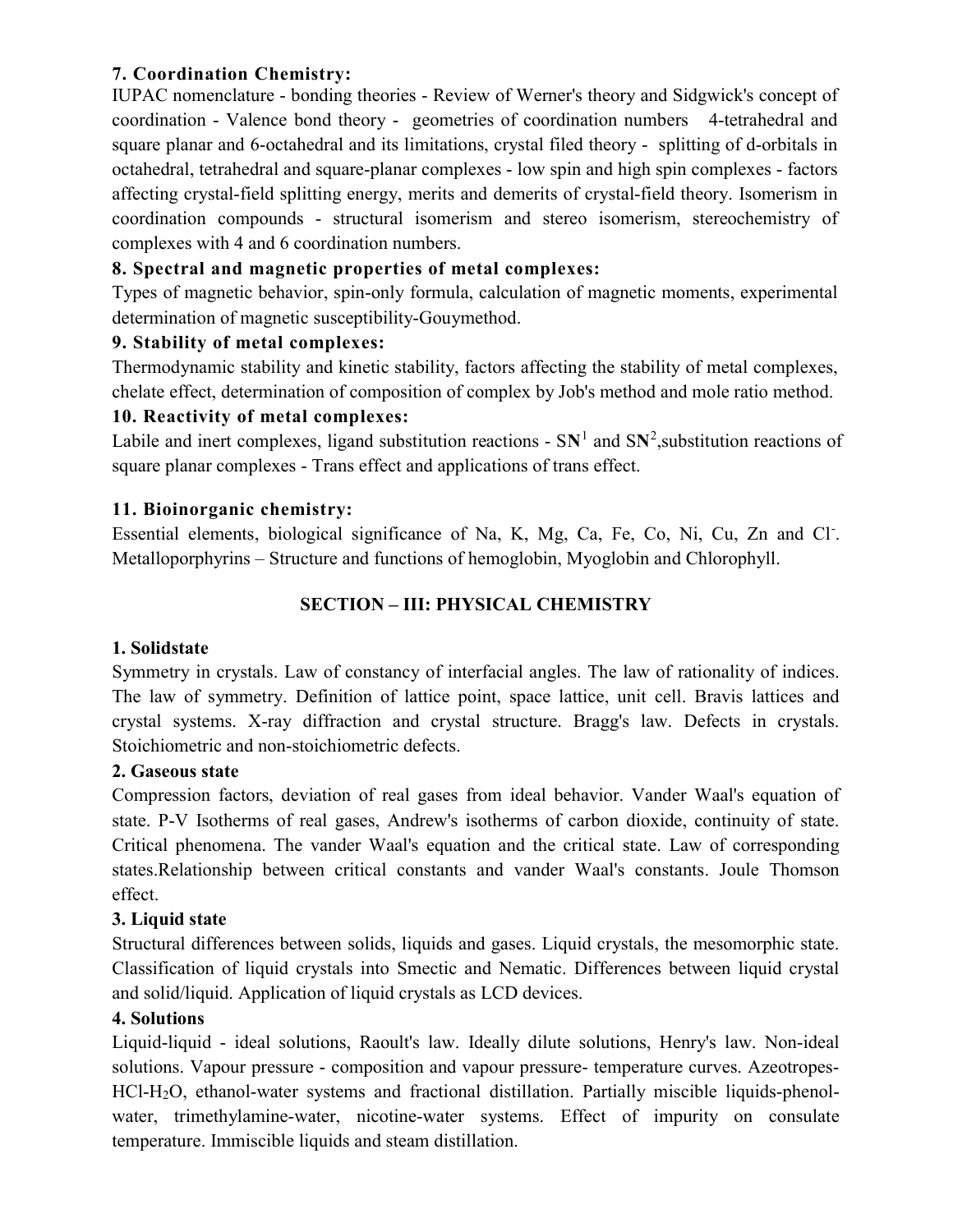# Nernst distribution law. Calculation of the partition coefficient. Applications of distribution law. 5. Dilute solutions

Colligative properties. Raoult's law, relative lowering of vapour pressure, its relation to molecular weight of non-volatile solute. Elevation of boiling point and depression of freezing point. Derivation of relation between molecular weight and elevation in boiling point and depression in freezing point. Experimental methods of determination. Osmosis, osmotic pressure, experimental determination. Theory of dilute solutions. Determination of molecular weight of non-volatile solute from osmotic pressure. Abnormal Colligative properties- Van't Hoff factor.

# 6. Electrochemistry-I & II

Specific conductance, equivalent conductance. Variation of equivalent conductance with dilution. Migration of ions, Kohlrausch's law. Arrhenius theory of electrolyte dissociation and its limitations. Ostwald's dilution law. Debye-Huckel-Onsagar's equation for strong electrolytes (elementary treatment only). Definition of transport number, determination by Hittorfs method. Application of conductivity measurements- conductometric titrations.

Single electrode potential, sign convention, Reversible and irreversible cells Nernst Equation-Reference electrode, Standard Hydrogen electrode, calomel electrode, Indicator electrode, metal – metal ion electrode, Inert electrode, Determination of EMF of cell, Applications of EMF measurements - Potentiometric titrations.

# 7. Phase rule

Concept of phase, components, degrees of freedom. Thermodynamic Derivation of Gibbs phase rule. Phase equilibrium of one component system - water system. Phase equilibrium of twocomponent system, solid-liquid equilibrium. Simple eutectic diagram of Pb-Ag system, simple eutectic diagram, desilverisation of lead., NaCl-Water system, Freezing mixtures.

# 8. Thermodynamics

The first law of thermodynamics-statement, definition of internal energy and enthalpy. Heat capacities and their relationship. Joule-Thomson effect- coefficient. Calculation of w, for the expansion of perfect gas under isothermal and adiabatic conditions for reversible processes. State function. Temperature dependence of enthalpy of formation-Kirchoff s equation. Second law of thermodynamics. Different Statements of the law. Carnot cycle and its efficiency. Carnot theorem. Concept of entropy, entropy as a state function, entropy changes in reversible and irreversible processes. Entropy changes in spontaneous and equilibrium processes.

# 9. Chemical kinetics

Rate of reaction - Definition of order and molecularity. Derivation of rate constants for first, second, third and zero order reactions and examples. Derivation for time half change. Methods to determine the order of reactions. Effect of temperature on rate of reaction, Arrhenius equation, concept of activation energy.

# 10. Photochemistry

Difference between thermal and photochemical processes. Laws of photochemistry- Grothus-Draper's law and Stark-Einstein's law of photochemical equivalence. Quantum yield-Photochemical reaction mechanism- hydrogen- chlorine, hydrogen- bromine reaction. Qualitative description of fluorescence, phosphorescence, Photosensitized reactions- energy transfer processes (simple example)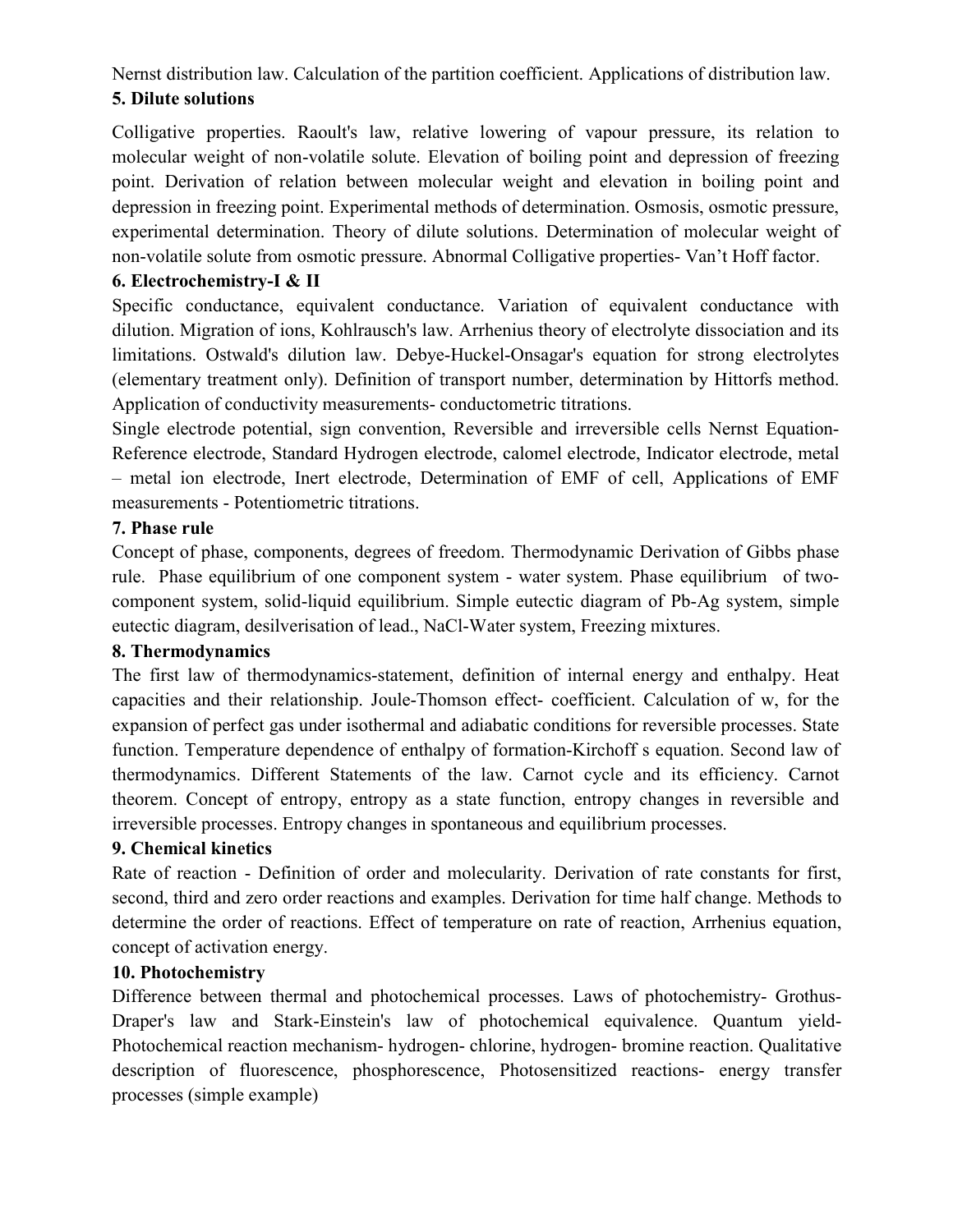# SECTION – IV: SPECTROSCOPY

#### 1. Electronic spectroscopy:

Interaction of electromagnetic radiation with molecules and types of molecular spectra. Energy levels of molecular orbitals (σ, π, n). Selection rules for electronic spectra. Types of electronic transitions in molecules effect of conjugation. Concept of chromophore and auxochrome.

#### 2. Infra red spectroscopy

Different Regions in Infrared radiations. Modes of vibrations in diatomic and polyatomic molecules. Characteristic absorption bands of various functional groups. Interpretation of spectra-Alkanes, Aromatic, Alcohols carbonyls, and amines with one example to each.

#### 3. Proton magnetic resonance spectroscopy  $(^1H\text{-}NMR)$

Principles of nuclear magnetic resonance, equivalent and non-equivalent protons, position of signals. Chemical shift, NMR splitting of signals - spin-spin coupling, coupling constants. Applications of NMR with suitable examples - ethyl bromide, ethanol, acetaldehyde, 1,1,2 tribromo ethane, ethyl acetate, toluene and acetophenone.

# PART-II: PHYSICS

#### Section I: Mechanics & Properties of Matter

#### 1. Vector Analysis

Scalar and vector fields, gradient of a scalar field and its physical significance. Divergence and curl of a vector field with derivations and physical interpretation. Vector integration (line, surface and volume), Statement and proof of Gauss and Stokes theorems.

#### 2. Mechanics of particles

 Laws of motion, motion of variable mass system, Equation of motion of a rocket. Conservation of energy and momentum, Collisions in two and three dimensions, Concept of impact parameter, scattering cross-section, Rutherford scattering-derivation.

# 3. Mechanics of Rigid bodies

Definition of rigid body, rotational kinematic relations, equation of motion for a rotating body, angular momentum, Euler equations and its applications, precession of a top, Gyroscope, precession of the equinoxes.

#### 4. Mechanics of continuous media

Elastic constants of isotropic solids and their relations, Poisson's ratio and expression for Poisson's ratio in terms of y, n, k. Classification of beams, types of bending, point load, distributed load, shearing force and bending moment, sign conventions.

#### 5. Central forces

Central forces, definition and examples, characteristics of central forces, conservative nature of central forces, conservative force as a negative gradient of potential energy, equatglobal ion of motion under a central force. Derivation of Kepler's laws.Motion of satellites, idea of Global Positioning System (GPS).

#### 6. Special theory of relativity

Galilean relativity, absolute frames.Michelson-Morley experiment, negative result.Postulates of special theory of relativity.Lorentz transformation, time dilation, length contraction, addition of velocities, mass-energy relation.Concept of four-vector formalism.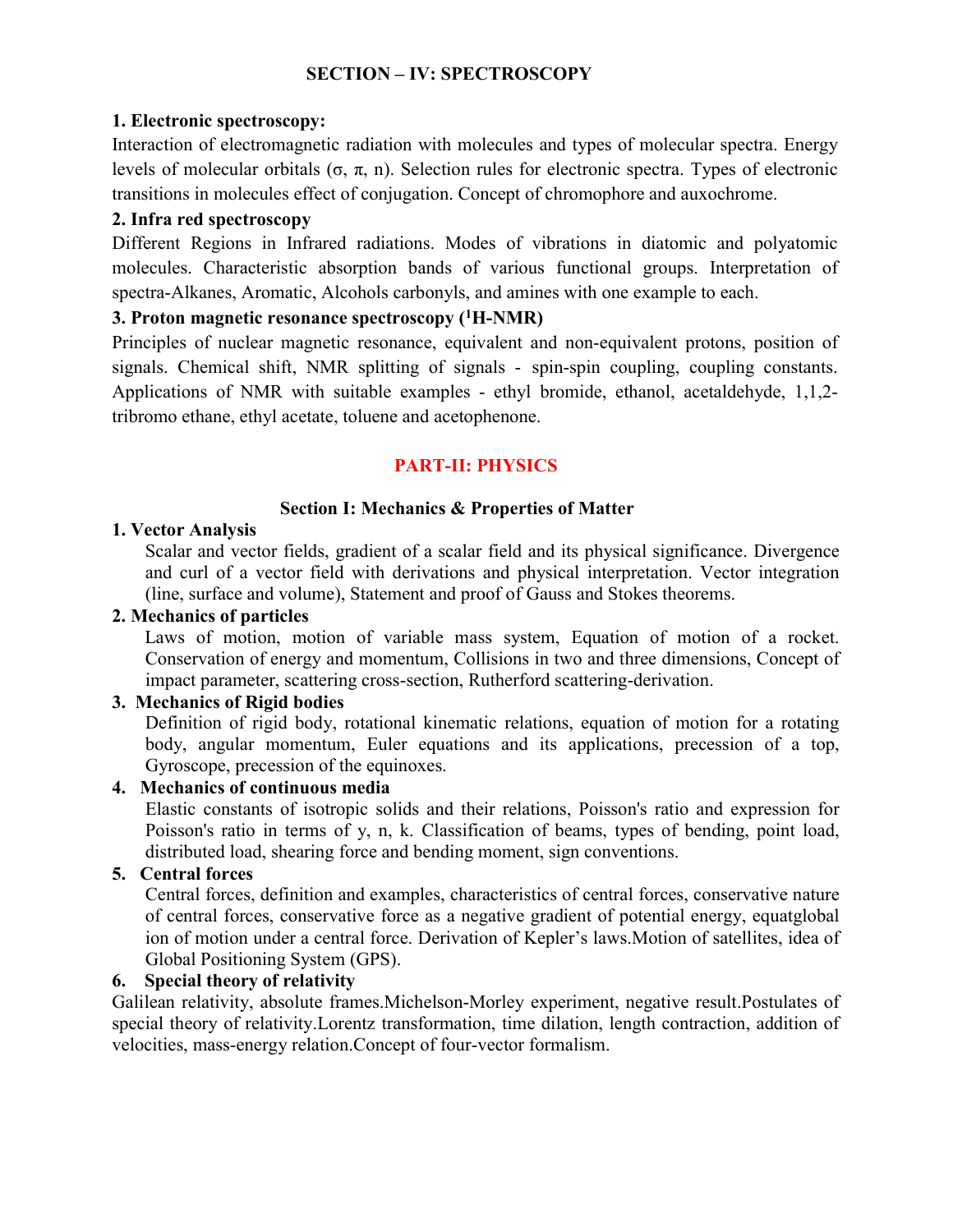#### Section II: Waves & Oscillations

#### 1. Simple Harmonic oscillations

Simple harmonic oscillator and solution of the differential equation-Physical characteristics of SHM, torsion pendulum-measurements of rigidity modulus, compound pendulummeasurement of 'g', Principle of superposition,beats, combination of two mutually perpendicular simple harmonic vibrations of same frequency and different frequencies. Lissajous figures.

#### 2. Damped and forced oscillations

Damped harmonic oscillator, solution of the differential equation of damped oscillator. Energy considerations, comparison with un-damped harmonic oscillator, logarithmic decrement, relaxation time, quality factor, differential equation of forced oscillator and its solution, amplitude resonance and velocity resonance.

#### 3. Complex vibrations

Fourier theorem and evaluation of the Fourier coefficients, analysis of periodic wave functions-square wave, triangular wave, saw tooth wave, simple problems on evolution of Fourier coefficients.

#### 4. Vibrating strings:

Transverse wave propagation along a stretched string, general solution of wave equation and its significance, modes of vibration of stretched string clamped at ends, overtones and harmonics. Energy transport and transverse impedance.

#### 5. Vibrations of bars:

Longitudinal vibrations in bars-wave equation and its general solution. Special cases (i) bar fixed at both ends (ii) bar fixed at the midpoint (iii) bar fixed at one end. Tuning fork.

#### 6. Ultrasonics:

Ultrasonics, properties of ultrasonic waves, production of ultrasonics by piezoelectric and magnetostriction methods, detection of ultrasonics, determination of wavelength of ultrasonic waves.Applications of ultrasonic waves.

#### Section III: Wave Optics

#### 1. Aberrations:

Introduction – monochromatic aberrations, spherical aberration, methods of minimizing spherical aberration, coma, astigmatism and curvature of field, distortion. Chromatic aberration-the achromatic doublet.Achromatism for two lenses ( i )in contact and (ii) separated by a distance.

### 2. Interference

Principle of superposition – coherence-temporal coherence and spatial coherence-conditions for interference of light.Fresnel's biprism-determination of wavelength of light –change of phase on reflection.Oblique incidence of a plane wave on a thin film due to reflected and transmitted light (cosine law) –colors of thin films-

Interference by a film with two non-parallel reflecting surfaces (Wedge shaped film). Determination of diameter of wire, Newton's rings in reflected light. Michelson interferometer, Determination of wavelength of monochromatic light using Newton's rings and Michelson Interferometer.

### 3.Diffraction

Introduction,distinction between Fresnel and Fraunhoffer diffraction, Fraunhoffer diffraction –Diffraction due to single slit-Fraunhoffer diffraction due to double slit-Fraunhoffer diffraction pattern with N slits (diffraction grating).Resolving power of grating,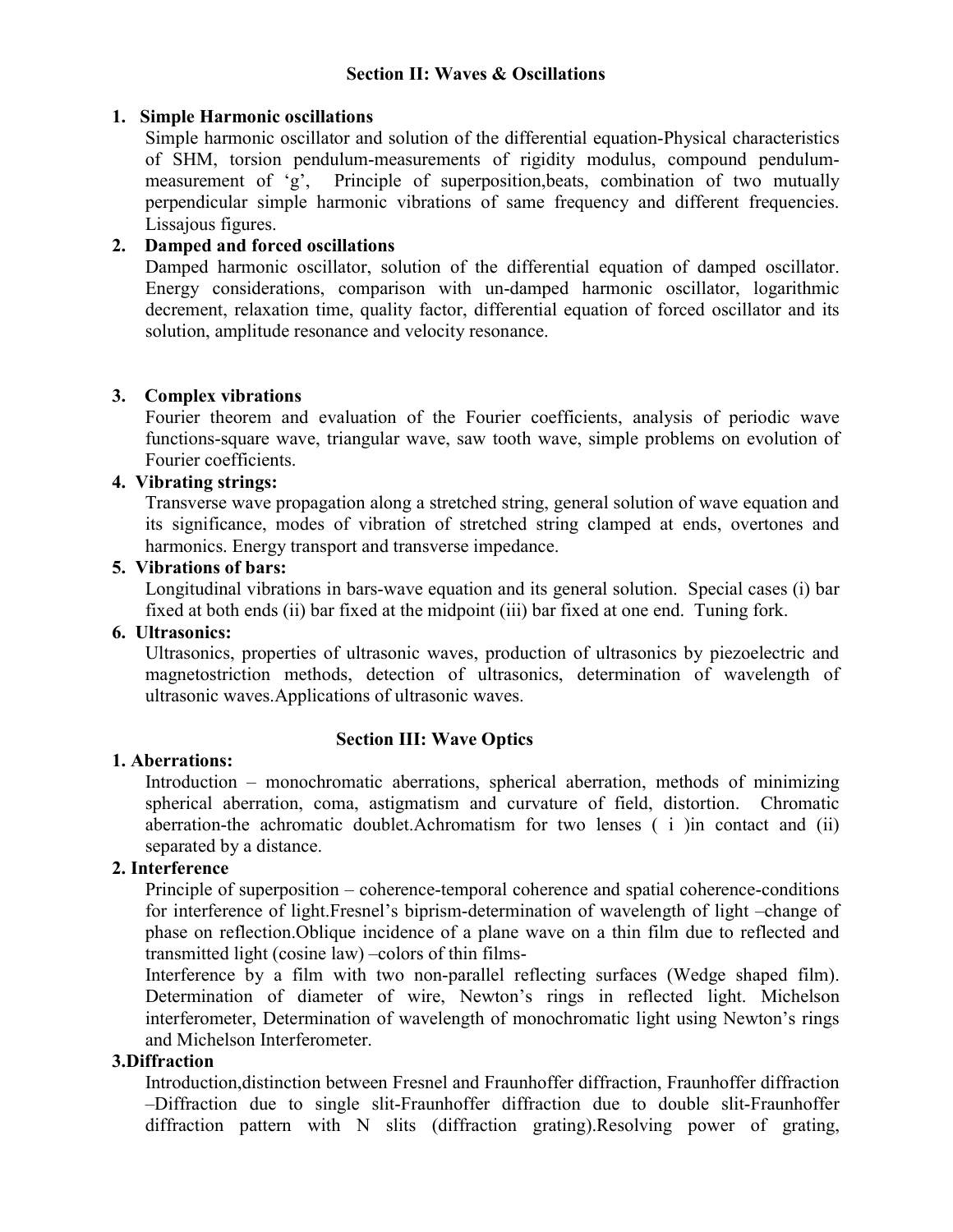Determination of wavelength of light in normal incidence and minimum deviation methods using diffraction grating,

Fresnel's half period zones-area of the half period zones-zone plate-comparison of zone plate with convex lens-difference between interference and diffraction.

#### 4.Polarisation:

Polarized light: methods of polarization polarization by reflection, refraction, double refraction, scattering of light-Brewster's law-Mauls law-Nicol prism polarizer and analyzer-Quarter wave plate, Half wave plate-optical activity, determination of specific rotation by Laurent's half shade polarimeter-Babinet's compensator - idea of elliptical and circular polarization

#### 5. Lasers and Holography

Lasers: introduction,spontaneous emission, stimulated emission. Population Inversion, Laser principle-Einstein coefficients-Types of lasers-He-Ne laser, Ruby laser- Applications of lasers.Holography: Basic principle of holography-Gabor hologram and its limitations, Applications of holography.

# 6. Fiber Optics

Introduction- different types of fibers, rays and modes in an optical fiber, fiber material,principles of fiber communication (qualitative treatment only), advantages of fiber optic communication.

#### Section IV: Thermodynamics &Radiation Physics

#### 1.Kinetic theory of gases

Introduction –Deduction of Maxwell's law of distribution of molecular speeds, experimental verification. Transport phenomena – Mean free path - Viscosity of gases-thermal conductivity-diffusion of gases.

#### 2. Thermodynamics

Introduction- Isothermal and adiabatic process- Reversible and irreversible processes-Carnnot's engine and its efficiency-Carnot's theorem-Second law of thermodynamics. Kelvin's and Claussius statements-Entropy, physical significance –Change in entropy in reversible and irreversible processes-Entropy and disorder-Entropy of Universe– Temperature-Entropy (T-S) diagram and its uses - Change of entropy of a perfect gaschange of entropy when ice changes into steam.

#### 3. Thermodynamic potentials and Maxwell's equations

Thermodynamic potentials-Derivation of Maxwell's thermodynamic relations-Clausius-Clayperon's equation-Derivation for ratio of specific heats-Derivation for difference of two specific heats for perfect gas.Joule Kelvin effect-expression for Joule Kelvin coefficient for perfect and vander Waal's gas.

#### 4. Low temperature Physics

Introduction-Joule Kelvin effect-Porous plug experiment - Joule expansion-Distinction between adiabatic and Joule Thomson expansion-Expression for Joule Thomson cooling-Liquefaction of helium, Kapitza's method-Adiabatic demagnetization, Production of low temperatures -applications of substances at lowtemperature-effects of chloro and fluoro carbons on ozone layer.

### 5. Quantum theory of radiation

Blackbody-Ferry's black body-distribution of energy in the spectrum of black body-Wein's displacement law,Wein's law, Rayleigh-Jean's law-Quantum theory of radiation-Planck's law-Measurement of radiation-Types of pyrometers-Disappearing filament optical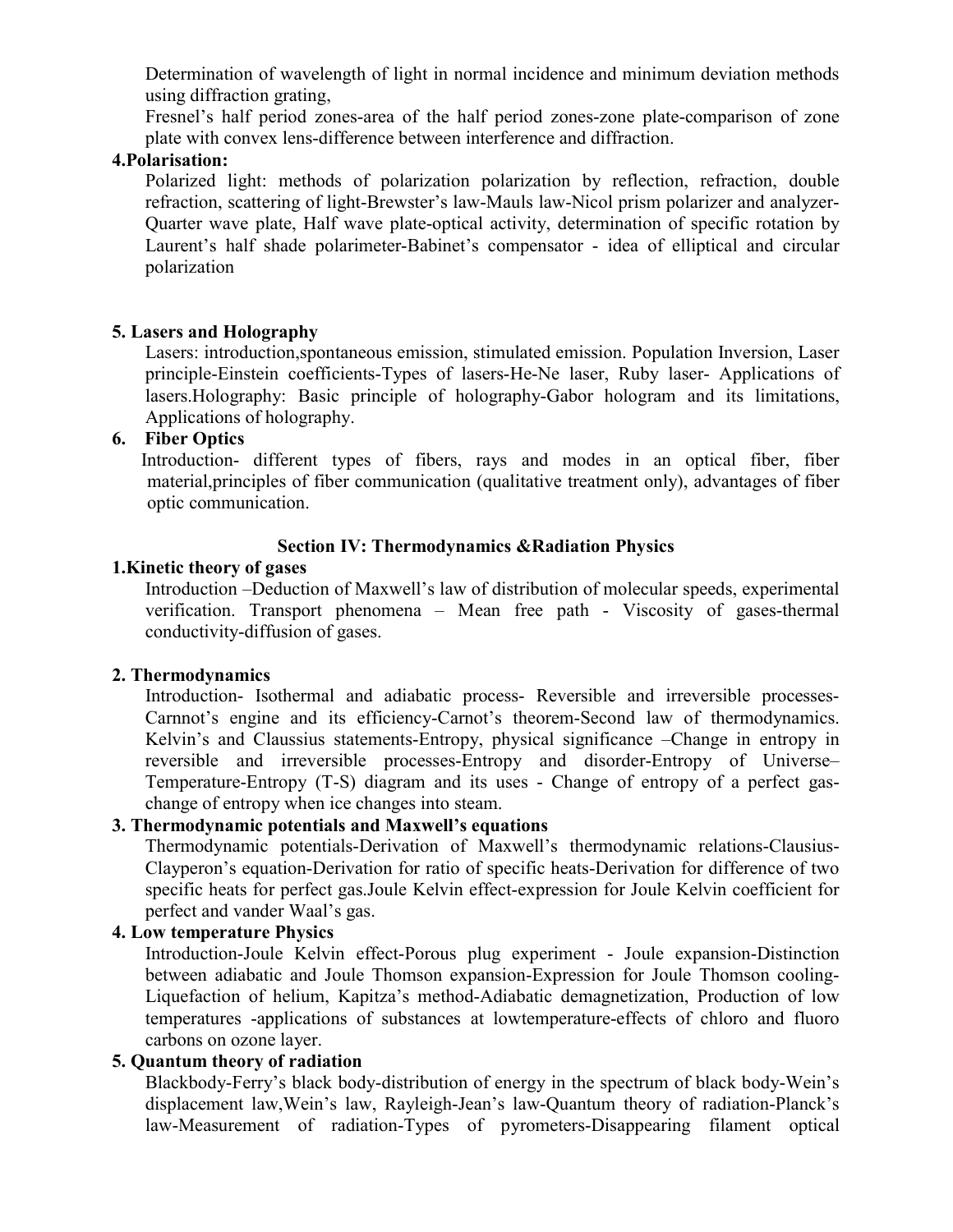pyrometer-experimental determination – Angstrompyrheliometer-determination of solar constant, Temperature of Sun.

# Section V: Electricity, Magnetism& Electronics

# 1. Electric field intensity and potential:

Gauss's law statement and its proof- Electric field intensity due to (1) Uniformly charged sphere and (2) an infinite conducting sheet of charge. Electrical potential – equipotential surfaces- potential due to i) a point charge, ii) charged spherical shell and uniformly charged sphere.

# 2. Dielectrics:

Electric dipole moment and molecular polarizability- Electric displacement D, electric polarization P – relation between D, E and P- Dielectric constant and susceptibility. Boundary conditions at the dielectric surface.

# 3. Electric and magnetic fields

Biot-Savart's law, explanation and calculation of B due to long straight wire, a circular current loop and solenoid – Lorentz force – Hall effect – determination of Hall coefficient and applications.

# 4. Electromagnetic induction

Faraday's law-Lenz's law- Self and mutual inductance, coefficient of coupling, calculation of self inductance of a long solenoid, energy stored in magnetic field.Transformer - energy losses - efficiency.

# 5. Alternating currents and electromagnetic waves

Alternating current - Relation between current and voltage in LR and CR circuits,vector diagrams, LCR series and parallel resonant circuit, Q –factor, power in ac circuits.

# 6. Maxwell's equations

Idea of displacement current - Maxwell's equations (integral and differential forms) (no derivation), Maxwell's wave equation (with derivation), Transverse nature of electromagnetic waves.Poynting theorem (statement and proof), production of electromagnetic waves (Hertz experiment).

# 7. Basic electronics:

PN juction diode, Zener diode, Tunnel diode, I-V characteristics, PNP and NPN transistors, CB, CE and CC configurations – Relation between $\alpha$ ,  $\beta$  and  $\gamma$  - transistor (CE) characteristics -Determination of hybrid parameters, Transistor as an amplifier.

# 8. Digital electronics

Number systems - Conversion of binary to decimal system and vice versa.Binary addition and subtraction (1's and 2's complement methods).Laws of Boolean algebra - De Morgan's laws-statement and proof, Basic logic gates, NAND and NOR as universal gates, exclusive-OR gate, Half adder and Full adder, Parallel adder circuits.

# Section VI: Modern Physics

# 1. Atomic and molecular physics

Introduction –Drawbacks of Bohr's atomic model- Sommerfeld's elliptical orbits-relativistic correction (no derivation).Vector atom model and Stern-Gerlach experiment - quantum numbers associated with it. L-S and *i- j* coupling schemes. Zeeman effect and its experimental arrangement.

Raman effect, hypothesis, Stokes and Anti Stokes lines. Quantum theory of Raman effect. Experimental arrangement – Applications of Raman effect.

# 2. Matter waves & Uncertainty Principle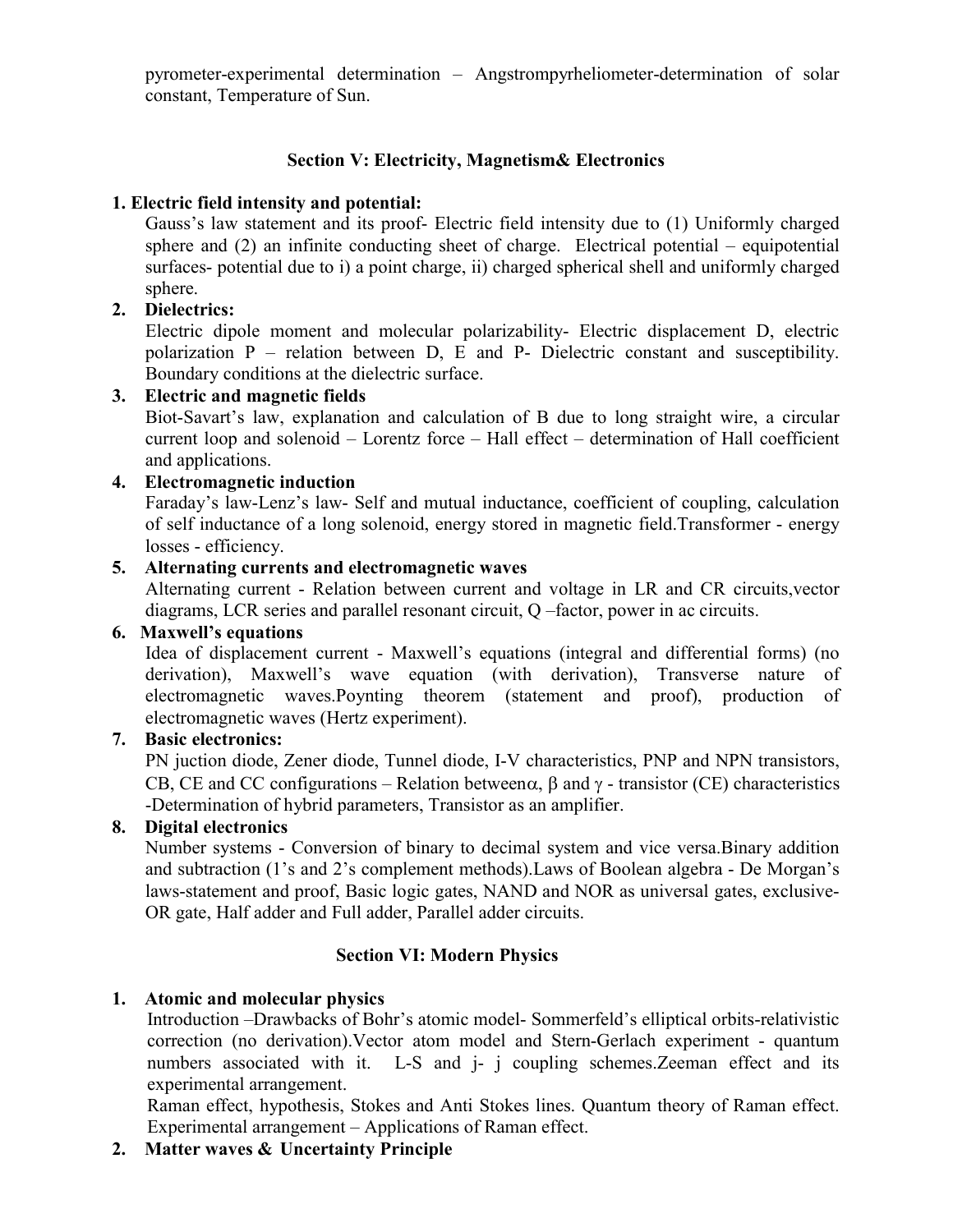Matter waves, de Broglie's hypothesis - wavelength of matter waves, Properties of matter waves - Davisson and Germer experiment – Phase and group velocities.

Heisenberg's uncertainty principle for position and momentum (x and p), & energy and time (E and t). Experimental verification - Complementarity principle of Bohr.

#### 3. Quantum (wave) mechanics

Basic postulates of quantum mechanics-Schrodinger time independent and time dependent wave equations-derivations. Physical interpretation of wave function. Eigen functions, Eigen values. Application of Schrodinger wave equation to particle in one dimensional infinite box.

#### 4. General Properties of Nuclei

Basic ideas of nucleus -size, mass, charge density (matter energy), binding energy, angular momentum, parity, magnetic moment, electric moments. Liquid drop model and Shell model (qualitative aspects only) - Magic numbers.

#### 5. Radioactivity decay:

Alpha decay: basics of α-decay processes. Theory of α-decay, Gamow's theory, Geiger Nuttal law.β-decay, Energy kinematics for β-decay, positron emission, electron capture, neutrino hypothesis.

#### 6. Crystal Structure

Amorphous and crystalline materials, unit cell, Miller indices, reciprocal lattice, types of lattices, diffraction of X-rays by crystals, Bragg's law, experimental techniques, Laue's method and powder diffraction method.

#### 7. Superconductivity:

Introduction - experimental facts, critical temperature - critical field - Meissner effect – Isotope effect - Type I and type II superconductors - BCS theory (elementary ideas only) applications of superconductors.

# PART III: POLYMER SCIECE

# SECTION-I : FUDAMENTALS OF POLYMERS

# 1. WORLD POLYMERS:

Itroduction – brief history of development of polymerization – cocept of macromolecule – what are polymers – polymers in day today world – importace of polymers ad scope of polymer science – examples of various polymers produced India.

Introduction to Polymerization – Introduction – Repeat unit – Nomeclature – Functionality of polymers – Degree of Polymerizatio – Classification of polymers – defiitations – various terms used in polymers – Thermoplastics – Thermosets – Elastomers, Fibers – Adjesives – Definition ad examples under each category.

# 2. CHEMICAL AD GEOMETRICAL STRUCTURES OF POLYMERS:

Introduction – Micro structure – Organic Polymers – Inorganic Polymers – home polymers and copolymers – Stereo regular polymers – Examples – Difference – inter molecular Forces - Texture and polymer structure.

# 3. TYPES OF POLYMERIZATION:

Definition of step growth and chain growth polymerization –differences – homogeneous polymerization – heterogeneous polymerization – bulk polymerization – Solution polymerization – suspension polymerization – Emulsion polymerization – Melt polycondensation – Comparision of different techniques.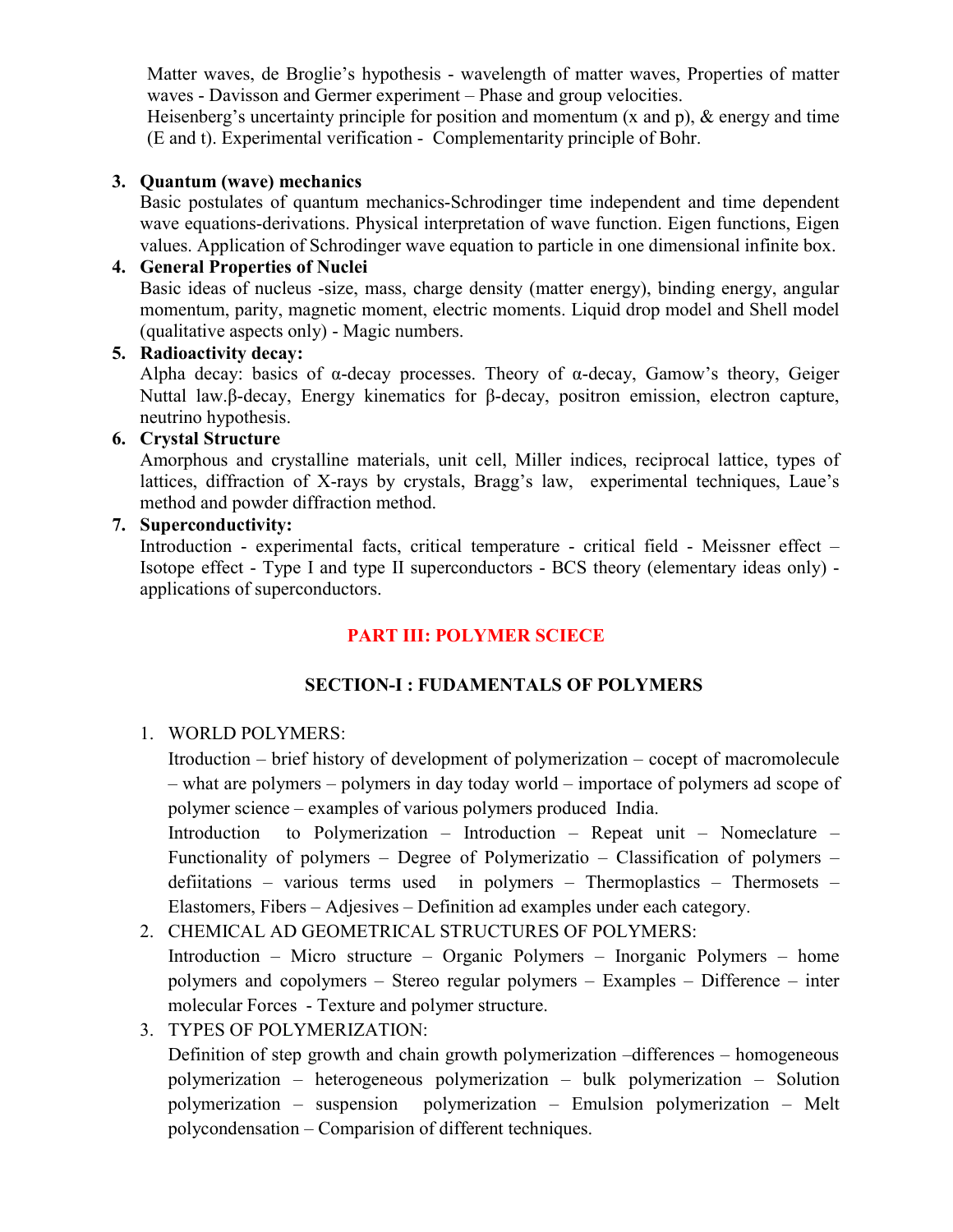4. MECHAISM OF POLYMERIZATION :

Free radical – Cationic – Anionic and co – ordination polymerization – Zeigler – Natta Catalysis – Ring opening polymerization – Differenced and examples under each category – Elementary Treatment of the above mechanisms.

5. MOLECULAR WEIGHT OF POLYMERS:

Introduction – Importance of molecular weight – conceptual differences between Micro and Macromolecules – Weight average molecular weight – Number average molecular weight – Viscosity average molecular weight – poly dispersity - Role of molecular weight in applicatios- Elementary treatment – Determination of molecular weight – Osmometry – End group analysis – Light scattring measurements – Mark – Houwink equation –ubbelhold viscometer etc.,

# Section II: PROPERTIES OF POLYMERS

# 1. TYPES OF POLYMERIZATION

- (a) Step Polymerisation difference between step polymerisation and chain polymerization –synthesis of polyesters –polyaminers and poly urethanes – Kinetics of step polymerization – Urea, Phenol formaldehyde resins.
- (b) Chain polymerisation –introduction –Kinetics and mechanism of free radical addition polymerisation-Kinetic chain length – factors affecting chain polymerization.

# 2. PHYSICAL PROPERTIES OF POLYMERS

Introduction –Molecular weight and mechanical properties secondary valency forces. Nature of chain packing-chain flexibility.

3. TRANSITION IN POLYMERS

Glass transition temperature – Factors affecting glass transition temparature – Effect of crosslinking and crystalinity on glass transition temperature.

- 4. FlOW PROPERTIES OF POLYMERS Viscoelasticity – Spring model, Newton model, Maxwell model – Deformation of Polymeric material –Rubber elasticity.
- 5. NATURALLY OCCUPATION POLYMERS

Poly saccharides – Cellulose and starch – proteins – primary, secondary and tertiary structures with examples – Nucleic acids –Nucleosides and nucleotides olementary tretment.

6. POLYMER DEGRADATION Introduction – Thermal degradation –Photo degradation –Exidative degradation – stablizers-Antioxidants.

# Section III: PLASTICS, RUBBERS AND ACRYLICS

1. Preparation, properties and uses of (i) Polyethylene, Polypropylene, Polystyrene, PVC (ii) Polyesters, Polyamides (Nylon-6 & Nylon-6,6) (iii). Polyurethanes